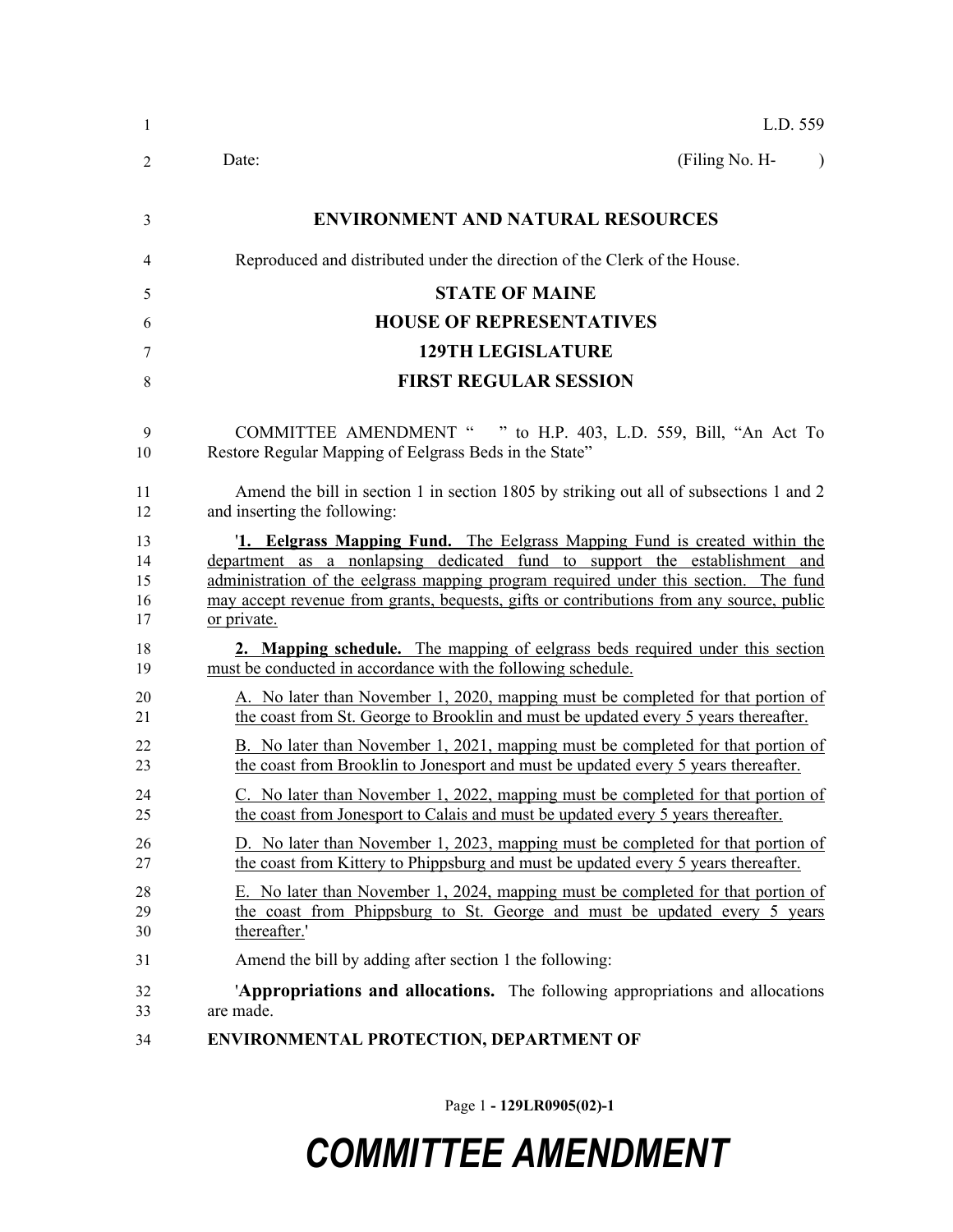COMMITTEE AMENDMENT " " to H.P. 403, L.D. 559

#### **Eelgrass Mapping Fund N302**

 Initiative: Provides an allocation to accept grants, bequests, gifts or contributions from any source, public or private, to support the administration of the eelgrass mapping program.

|    | <b>OTHER SPECIAL REVENUE FUNDS</b> | 2019-20 | 2020-21 |
|----|------------------------------------|---------|---------|
| -6 | All Other                          | \$500   | \$500   |
|    |                                    |         |         |
| -8 | OTHER SPECIAL REVENUE FUNDS TOTAL  | \$500   | \$500   |

#### **Water Quality 0248**

 Initiative: Provides appropriations for one Biologist II position and one Environmental Technician position and All Other costs.

| 12 | <b>GENERAL FUND</b>           | 2019-20   | $2020 - 21$ |
|----|-------------------------------|-----------|-------------|
| 13 | POSITIONS - LEGISLATIVE COUNT | 2.000     | 2.000       |
| 14 | <b>Personal Services</b>      | \$107,250 | \$147,290   |
| 15 | All Other                     | \$6,050   | \$6,050     |
| 16 |                               |           |             |
| 17 | <b>GENERAL FUND TOTAL</b>     | \$113,300 | \$153,340   |

#### **Water Quality 0248**

 Initiative: Provides appropriations for aerial imagery acquisition and processing and annual equipment maintenance and replacement.

| 21      | <b>GENERAL FUND</b>                 | 2019-20   | 2020-21   |
|---------|-------------------------------------|-----------|-----------|
| 22      | All Other                           | \$124,400 | \$117,500 |
| 23      |                                     |           |           |
| 24      | <b>GENERAL FUND TOTAL</b>           | \$124,400 | \$117,500 |
|         |                                     |           |           |
| 25      | <b>ENVIRONMENTAL PROTECTION,</b>    |           |           |
| 26      | <b>DEPARTMENT OF</b>                |           |           |
| 27      | <b>DEPARTMENT TOTALS</b>            | 2019-20   | 2020-21   |
| 28      |                                     |           |           |
| 29      | <b>GENERAL FUND</b>                 | \$237,700 | \$270,840 |
| 30      | <b>OTHER SPECIAL REVENUE FUNDS</b>  | \$500     | \$500     |
| 31      |                                     |           |           |
| 32      | <b>DEPARTMENT TOTAL - ALL FUNDS</b> | \$238,200 | \$271,340 |
| ,<br>33 |                                     |           |           |
| 34      |                                     |           |           |

Page 2 **- 129LR0905(02)-1**

## *COMMITTEE AMENDMENT*